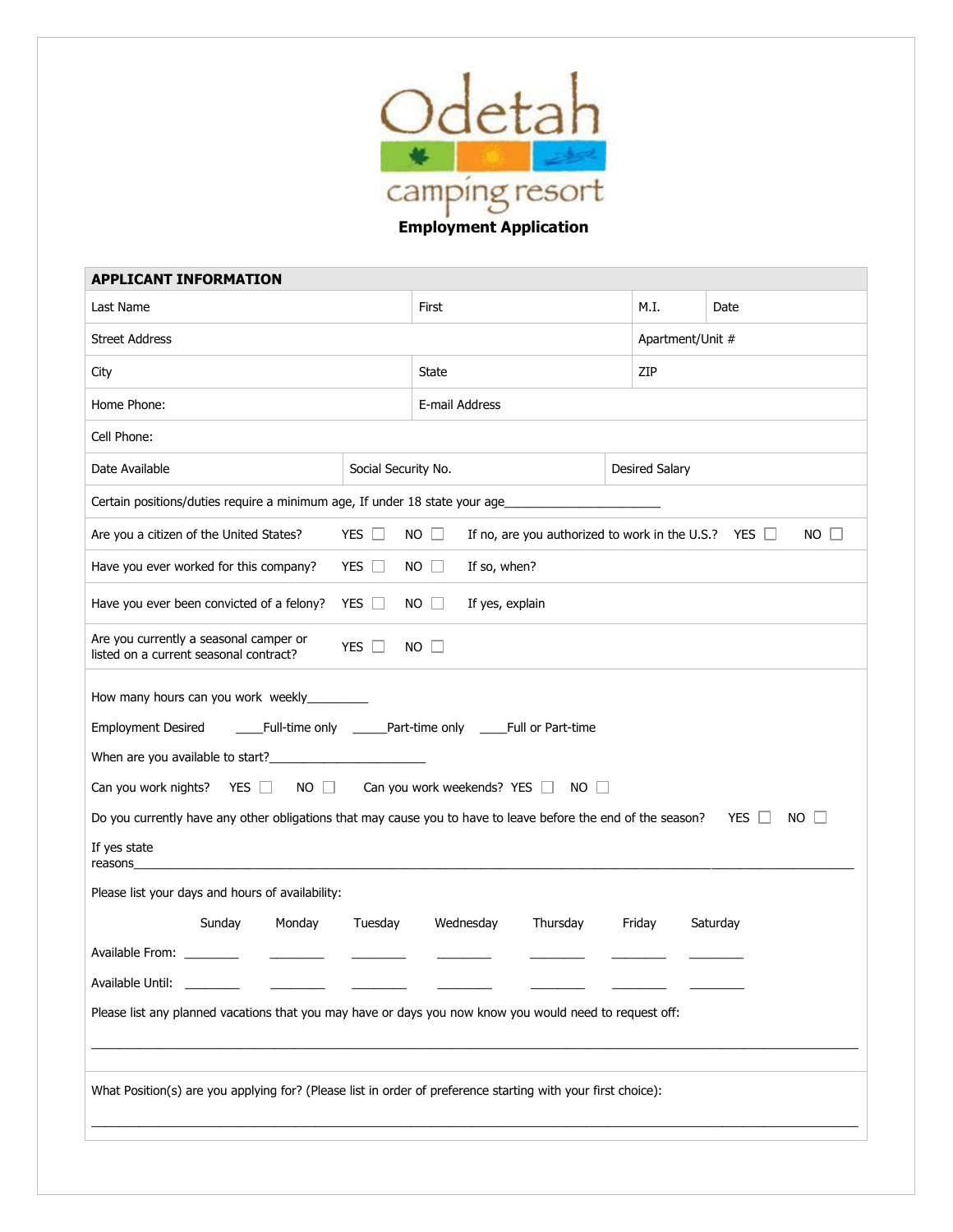| <b>EDUCATION</b>                  |    |                   |            |             |       |
|-----------------------------------|----|-------------------|------------|-------------|-------|
| <b>High School</b><br><b>Name</b> |    |                   | Address    |             |       |
| From                              | To | Did you graduate? | YES $\Box$ | $NO$ $\Box$ | Major |
| <b>College</b><br><b>Name</b>     |    |                   | Address    |             |       |
| From                              | To | Did you graduate? | YES $\Box$ | $NO$ $\Box$ | Major |
| <b>Other</b><br><b>Name</b>       |    |                   | Address    |             |       |
| From                              | To | Did you graduate? | YES $\Box$ | $NO$ $\Box$ | Major |

\_\_\_\_\_\_\_\_\_\_\_\_\_\_\_\_\_\_\_\_\_\_\_\_\_\_\_\_\_\_\_\_\_\_\_\_\_\_\_\_\_\_\_\_\_\_\_\_\_\_\_\_\_\_\_\_\_\_\_\_\_\_\_\_\_\_\_\_\_\_\_\_\_\_\_\_\_\_\_\_\_\_\_\_\_\_\_\_\_\_\_\_\_\_\_\_\_\_\_\_\_\_\_\_\_\_\_\_\_\_\_\_\_

## **AWARDS**

Please list any awards or recognition that you may have received: \_

| <b>PREVIOUS EMPLOYMENT</b>                                                               |  |                    |                                    |          |               |                      |    |
|------------------------------------------------------------------------------------------|--|--------------------|------------------------------------|----------|---------------|----------------------|----|
| Company                                                                                  |  |                    | Phone                              | $\left($ | $\mathcal{C}$ |                      |    |
| Address                                                                                  |  |                    | Supervisor                         |          |               |                      |    |
| Job Title                                                                                |  |                    | <b>Starting Salary</b>             | \$       |               | <b>Ending Salary</b> | \$ |
| Responsibilities                                                                         |  |                    |                                    |          |               |                      |    |
| From<br>To                                                                               |  | Reason for Leaving |                                    |          |               |                      |    |
| YES $\Box$<br>May we contact your previous supervisor for a reference?                   |  |                    | $NO$ $\Box$                        |          |               |                      |    |
| Company                                                                                  |  |                    | Phone<br>$\left($<br>$\mathcal{E}$ |          |               |                      |    |
| Address                                                                                  |  |                    | Supervisor                         |          |               |                      |    |
| Job Title                                                                                |  |                    | <b>Starting Salary</b>             | \$       |               | <b>Ending Salary</b> | \$ |
| Responsibilities                                                                         |  |                    |                                    |          |               |                      |    |
| From<br>To                                                                               |  | Reason for Leaving |                                    |          |               |                      |    |
| May we contact your previous supervisor for a reference?<br>YES $\square$<br>$NO$ $\Box$ |  |                    |                                    |          |               |                      |    |
| Company                                                                                  |  |                    | Phone<br>$\left($<br>$\mathcal{C}$ |          |               |                      |    |
| Address                                                                                  |  |                    | Supervisor                         |          |               |                      |    |
| Job Title                                                                                |  |                    | <b>Starting Salary</b>             | \$       |               | Ending Salary \$     |    |
| Responsibilities                                                                         |  |                    |                                    |          |               |                      |    |
| From<br>To                                                                               |  | Reason for Leaving |                                    |          |               |                      |    |
| May we contact your previous supervisor for a reference?<br>YES $\Box$<br><b>NO</b><br>П |  |                    |                                    |          |               |                      |    |
|                                                                                          |  |                    |                                    |          |               |                      |    |